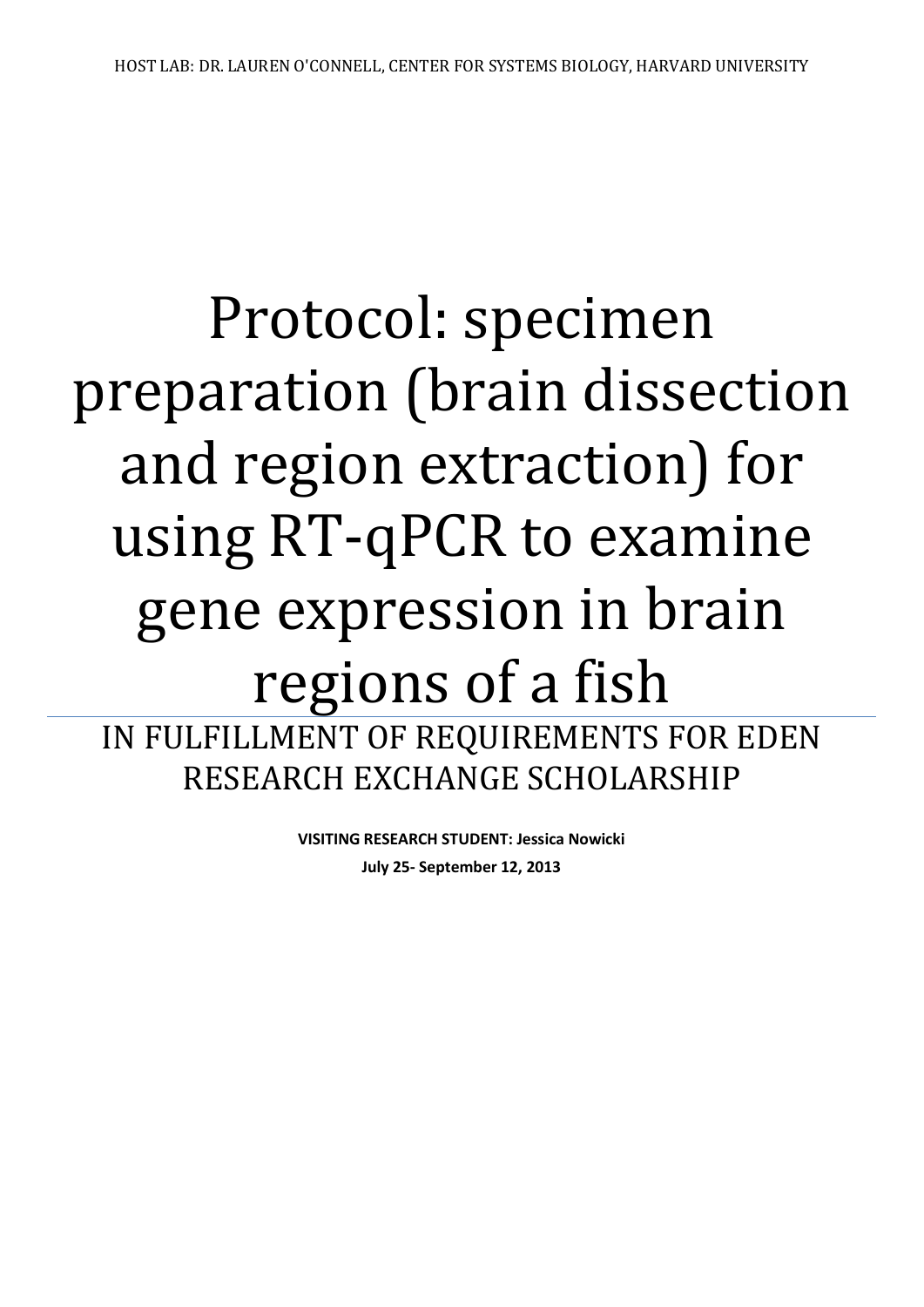# **RATIONAL:**

**This protocol describes the steps taken to capture individual fishes in the wild, euthanize, dissect whole brains, and isolate specific brain regions. These steps can be incorporated into a RT-qPCR experimental workflow under the "sample validation and experimental data collection" theme (Nolan et al., 2006) (Figure 1.0) in order to quantify mRNA within brain regions of a teleost. \*Ethical clearance and collection permits are likely to be required in order to use this protocol.**



**Figure 1.0** RT-qPCR experimental workflow, modified from Nolan et al., 2006. The four main themes of the workflow are assay validation and optimization, sample validation and data collection, RT-PCR assay, and data analysis. We present a partial protocol for the "sample validation and experimental data collection" theme that is customized for examining gene expression within brain regions of fishes (highlighted in blue).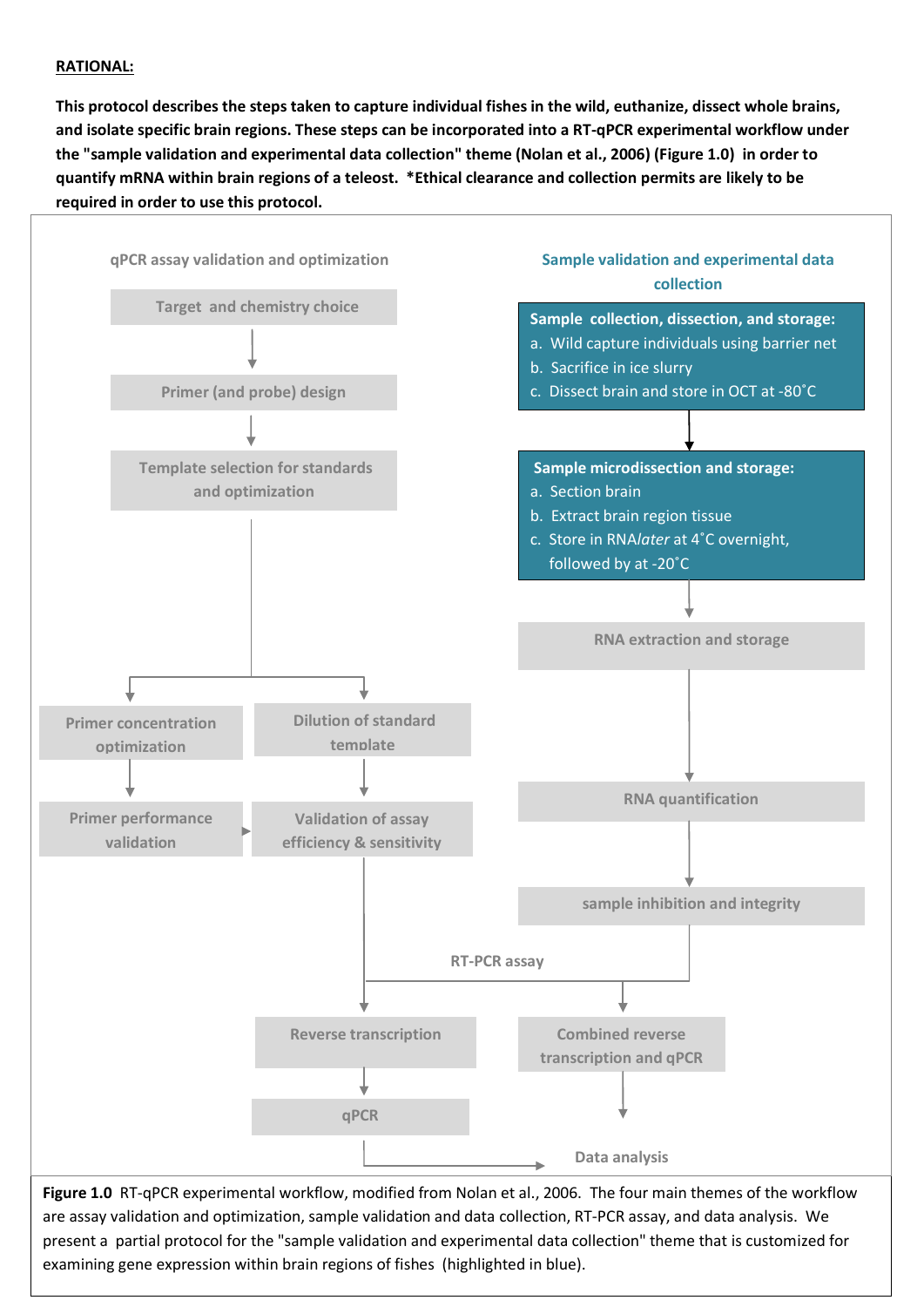## **Sample collection**

- 1. 1 barrier net (1 M high X 4 M wide, monofilament). \*This capture approach is best suited for benthopelagic fishes
- 2. 2 Hand nets (deep bodied)

# **Sample dissection**

- 3. Ice slurry (1 part sea water to 8 parts shaved ice; total volume ~10 X that of fish)
- 4. Calipers
- 5. Scale
- 6. Dissection kit
- 7. Optimal cutting temperature (OCT) compound
- 8. Microcentrifuge vial (1.5 mL)
- 8. Liquid nitrogen or dry ice shavings

# **Sample microdissection and storage**

- 9. Cryostat
- 10. OCT
- 11. Glass slides
- 12. Teleost brain atlas (one of a species within the same family or genus as your study species)
- 13. A hand-held micro-punching tool (e.g., Stoelting, model # 57401)
- 14. RNA*later*®
- 15. RNAse free microcentrifuge vials (0.65 mL)
- 16. 80% ethanol
- 17. 4 ˚C and -20 ˚C freezer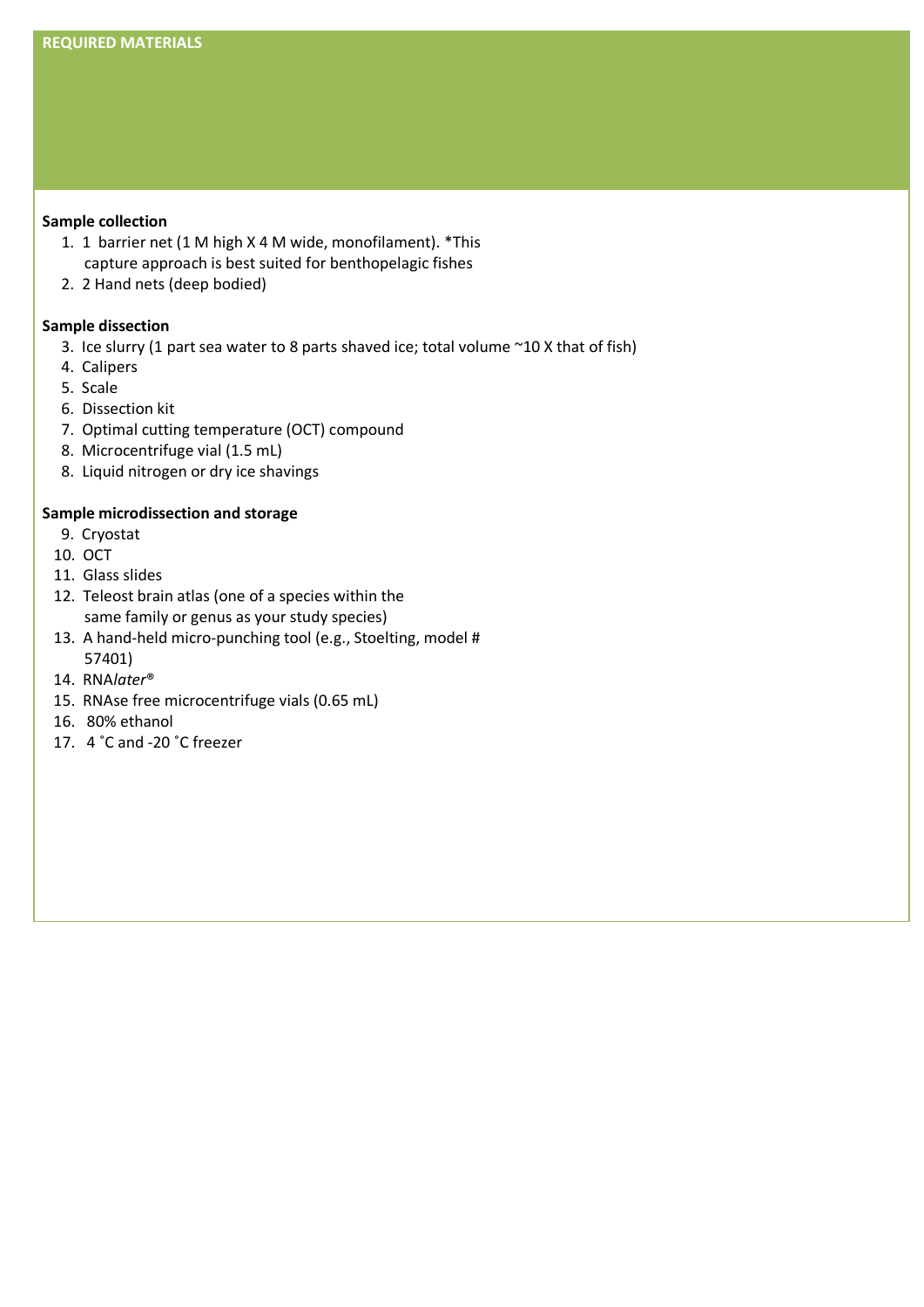# **PROTOCOL**

## **Sample collection, dissection, and storage:**

a. Capture individuals in the wild using a barrier net and hand nets.

b. Sacrifice by gently submerging in an ice slurry for 5-10 minutes (ensure no gill/body movement to confirm death).

c. Measure total length and weight. Then, dissect whole brain, embed in optimal cutting temperature (OCT), and

flash freeze at -80C within 10 minutes of sacrifice (Figure 2.0).



**Figure. 2.0.** Brain dissection workflow. a1) Along the anterior-posterior axis, cut an incision from above the eye to behind the gill cover. a2) Along the median sagittal axis, cut an incision from above the eye towards the eye. b,c) Manually pull apart the skull along the median sagittal plane to separate the cranium and fully expose the brain. d) Cut the brain free from the optical nerves and spinal cord. e) Extract the brain. f) Embed the brain in OCT compound (positioned on its side, so that the telencephalon is facing the bottom of the vial, and the rhombencephalon is facing towards the top of the vial) and freeze at -80 ˚C within 10 minutes of death.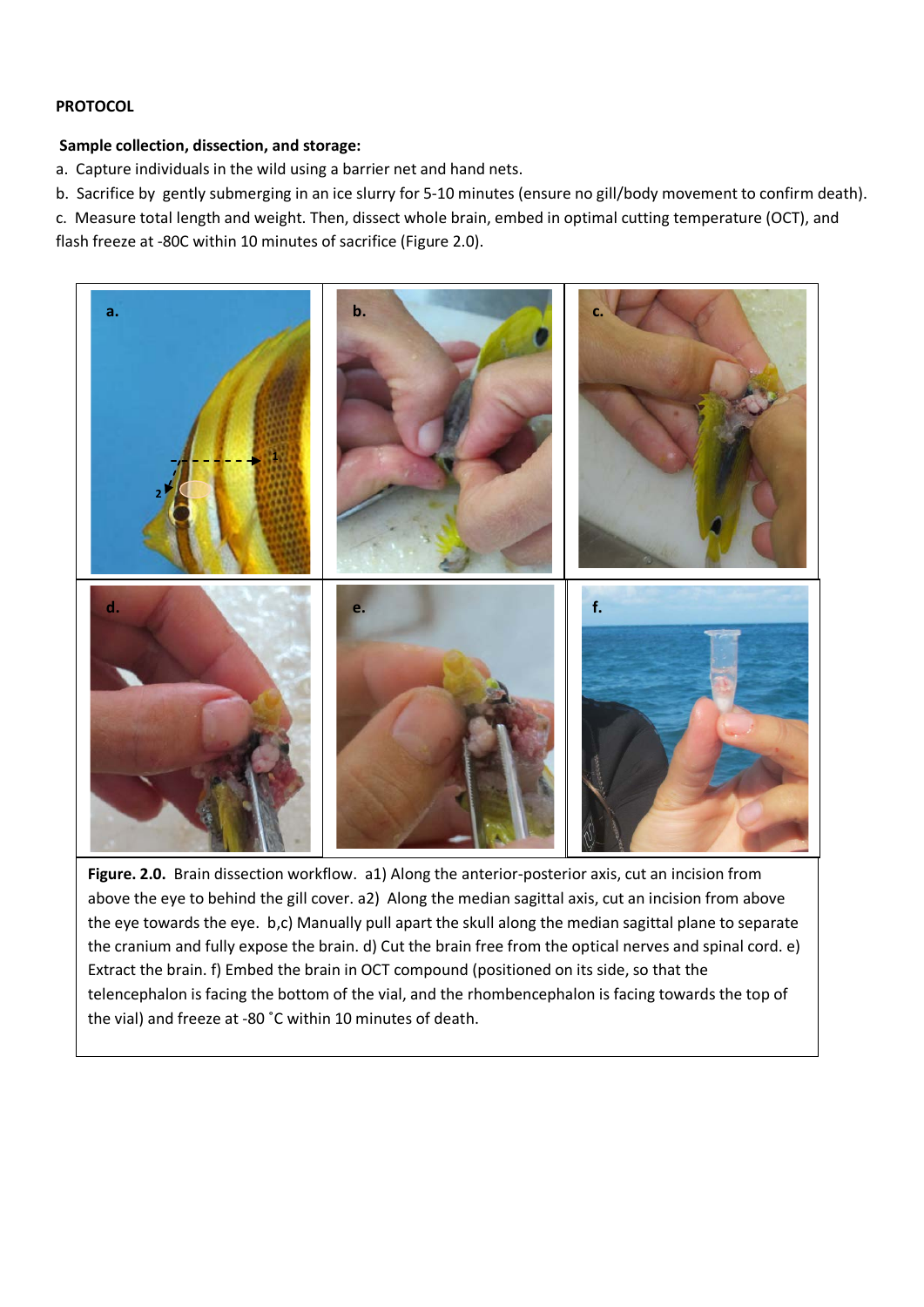### **Sample microdissection and storage**

a) Acclimate brains to temperature of cryostat (-16 to - 20 ˚C) for 1 hour before sectioning. Following, from anterior to posterior, section brains on a coronal plane at 110 µm thickness using the cryostat, thaw mount onto glass slides (Figure 3), and store at -80 $^{\circ}$ C.



**Figure 3.0.** Coronal sections thaw mounted onto a glass slide.

b) Choose brain regions in which you wish to measure mRNA (e.g., Table 1). Acclimate brain sections to between -35 and -28 ˚C by placing them inside the cryostat for 1 hour prior to region extraction. Following, identify regions on coronal sections by referring to a teleost brain atlas (preferably one of a species within the same family or genus as your study species) (Figure 4a).

**Table 1.0** Brain regions of interest, among which gene expression level will be examined.

|                | <b>Teleost brain regions</b>                            |
|----------------|---------------------------------------------------------|
| 1              | Central part of the ventral telencephalon (Vc)          |
| $\overline{2}$ | Dorsal part of the ventral telencephalon (Vd)           |
| 3              | Medial part of the dorsal telencephalon (Dm)            |
| 4              | Lateral part of the dorsal telencephalon (DI)           |
| 5              | Posterior tuberculum (TPp)                              |
| 6              | Supracommissural part of the ventral telencephalon (Vs) |
| 7              | Preoptic area (POA)                                     |
| 8              | Cerebellum (Cereb.)                                     |

Following, manually extract the whole brain region from sections using a hand-held micropunching tool (Stoelting, model # 57401) at -35 ͦ C (Figure 4b).

c) Depress extracted brain regions from the mimcro-punching tool into RNA*later* ® and incubate at  $4^{\circ}$ C overnight, and then store at -20° C (can be stored indefinitely at this temperature). \*Ensure to sterilize the tool in between samples using 80% ethanol.



**Figure 4.** A comparative picture of some brain regions of interest, which were identified using a brain atlas of a species of Butterflyfish, *Chaetodon multicinctus* (A. Dewan Ph.D. thesis)(a) and punched out for mRNA analysis (b).